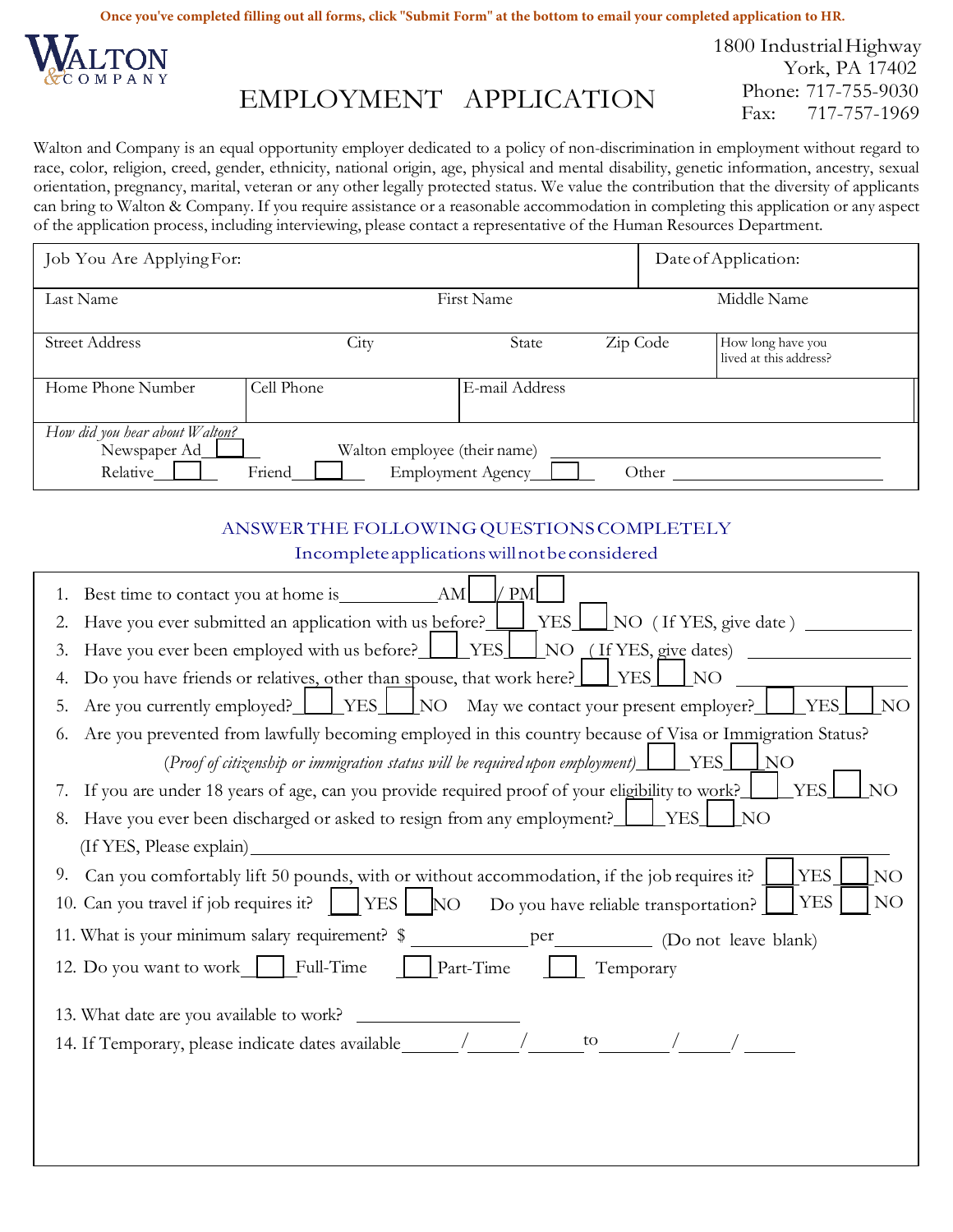Describe any job-related training received in the United States Military Service.

List any Licenses or Certifications that you currently have.

List any professional, trade, business or civic activities and offices held. (Exclude membership that would reveal gender, race, religion, national origin, age, ancestry, disability or any other protected status)

### ADDITIONAL INFORMATION

Other Qualifications: Summarize special job-related skills and qualifications acquired from past employment or other experience.

| Sheet Metal | Plumbing / Pipefitting | Welding                                                                                   | Machine Operation |
|-------------|------------------------|-------------------------------------------------------------------------------------------|-------------------|
|             |                        |                                                                                           |                   |
| Computers   |                        | Additional information you feel may be helpful in considering your application:<br>$\sim$ | $\sim$            |
|             |                        |                                                                                           |                   |

### SPECIALIZED SKILLS

#### BUSINESS/WORK REFERENCES *Do not include previous supervisors or family members.*

|      | Relationship | Phone Number | Best Time |       |
|------|--------------|--------------|-----------|-------|
| Name | to You       |              | to Call   | Title |
|      |              |              |           |       |
| ∸.   |              |              |           |       |
| ູບ.  |              |              |           |       |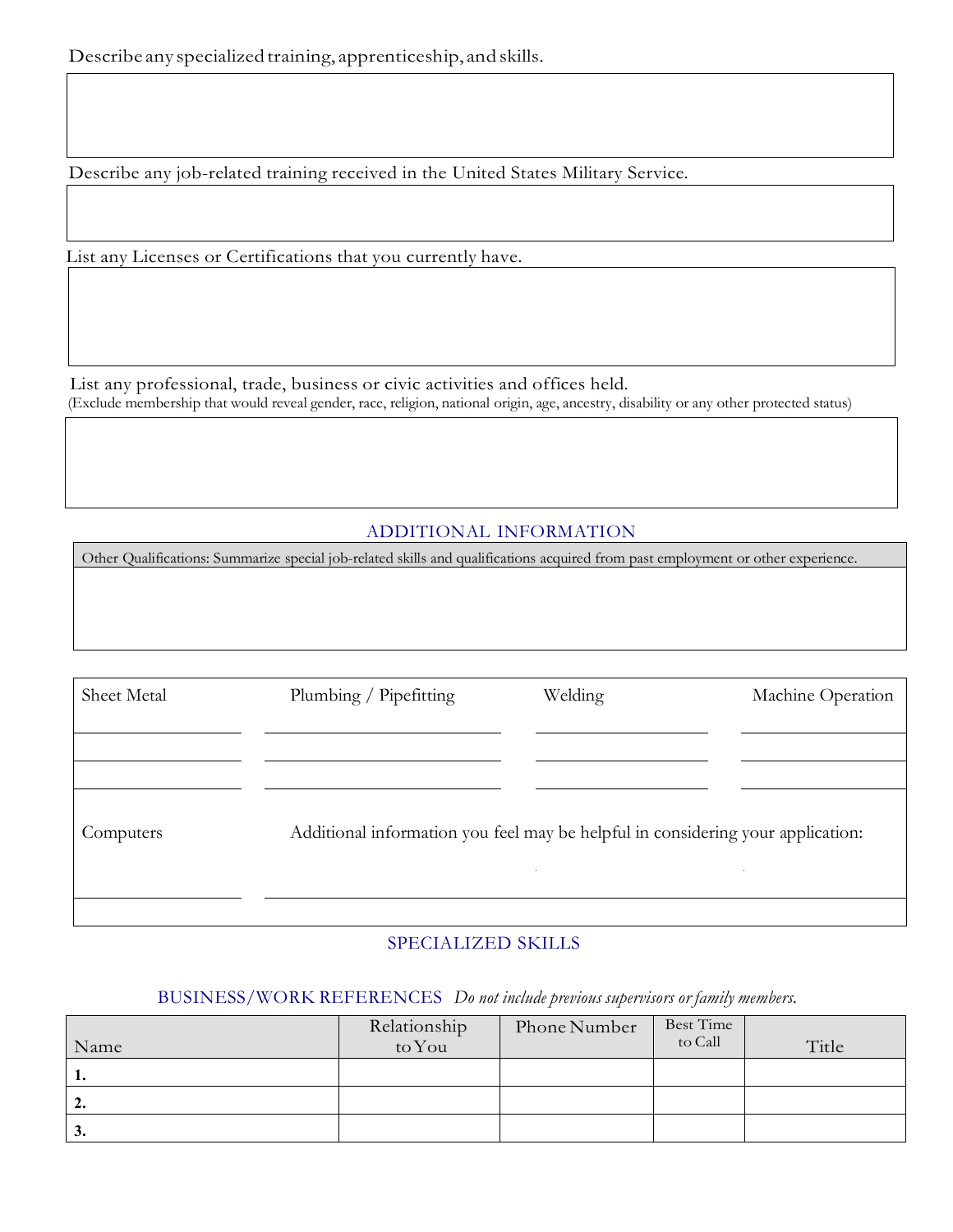### EDUCATION

## **Do** you have a high school diploma or general education diploma (GED)?  $\frac{1}{1}$  YES  $\frac{1}{1}$  NO **If no, how many years of high school have you completed? Years**

| Additional<br>Schooling | Name & Address of School | Number of<br>Years Completed | Course of Study | Diploma or<br>Degree |
|-------------------------|--------------------------|------------------------------|-----------------|----------------------|
| Vocational/Trade        |                          |                              |                 |                      |
| College                 |                          |                              |                 |                      |
| Other                   |                          |                              |                 |                      |

### WORK EXPERIENCE

Start with your *present* or *most recent* job. Include any job-related military service assignments and volunteer activities. Exclude organizations that would reveal gender, race, religion, national origin, age, ethnicity, disability or any other protected status.

NOTE: The following sections must be filled out completely - even if you are submitting a resume.

| Employer:          | Dates Employed     |       | <b>Work Performed</b>                              |
|--------------------|--------------------|-------|----------------------------------------------------|
| Address            | From               | To    |                                                    |
| Telephone Number   |                    |       |                                                    |
| Job Title          | Hourly Rate/Salary |       |                                                    |
| Supervisor         | Starting           | Final |                                                    |
| Reason for Leaving |                    |       | May we contact for reference? $\Box$ Yes $\Box$ No |

| Employer:          | Dates Employed |                    | <b>Work Performed</b>                              |
|--------------------|----------------|--------------------|----------------------------------------------------|
| Address            | From           | To                 |                                                    |
| Telephone Number   |                |                    |                                                    |
| Job Title          |                | Hourly Rate/Salary |                                                    |
| Supervisor         | Starting       | Final              |                                                    |
| Reason for Leaving |                |                    | May we contact for reference? $\Box$ Yes $\Box$ No |

| Employer:          | Dates Employed     |       | <b>Work Performed</b>                              |
|--------------------|--------------------|-------|----------------------------------------------------|
| Address            | From               | To    |                                                    |
| Telephone Number   |                    |       |                                                    |
| Job Title          | Hourly Rate/Salary |       |                                                    |
| Supervisor         | Starting           | Final |                                                    |
| Reason for Leaving |                    |       | May we contact for reference? $\Box$ Yes $\Box$ No |

| Employer:          | Dates Employed |                    | <b>Work Performed</b>                              |
|--------------------|----------------|--------------------|----------------------------------------------------|
| Address            | From           | T <sub>o</sub>     |                                                    |
| Telephone Number   |                |                    |                                                    |
| Job Title          |                | Hourly Rate/Salary |                                                    |
| Supervisor         | Starting       | Final              |                                                    |
| Reason for Leaving |                |                    | May we contact for reference? $\Box$ Yes $\Box$ No |

COMMENTS: Include explanation of any gaps in employment or periods of self-employment.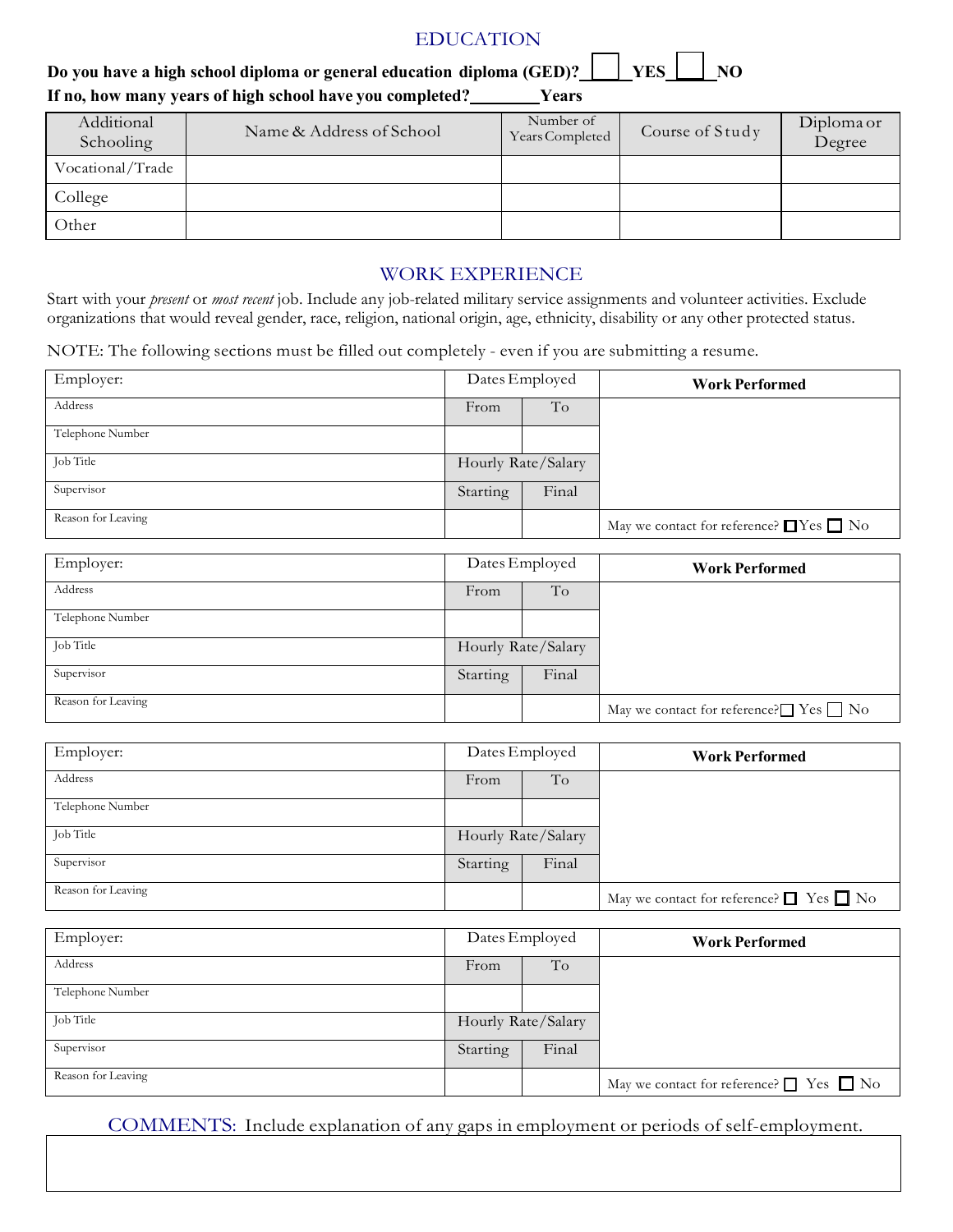# **APPLICANT STATEMENT (**Please read carefully)

#### **I certify that all information I have provided in order to apply for and secure work with this employer is true, complete and correct.**

I understand that this application remains current for only 30 days. At the conclusion of that time, If I have not heard from Walton & Company and still wish to be considered for employment, it will be necessary for me to inquire as to whether or not applications are being accepted at that time and to reapply and fill out a new application.

I expressly authorize, without reservation, Walton & Company, Inc. and its representatives to contact, obtain, and verify the accuracy of all information contained in this application from previous employers, educational institutions, public agencies, licensing authorities, court records and references. I authorize anyone possessing this information to furnish it to Walton & Company, Inc. or a third-party company upon request. I hereby release from liability Walton & Company, Inc. for seeking, gathering, and using truthful and non-defamatory information, in a lawful manner, to make employment decisions and all other persons, corporations or third-party organizations for providing such information about me.

I understand that any misrepresentation or material omission made by me on this application or in any interview will be sufficient cause for cancellation of this application or immediate termination of employment if I am employed, whenever it may be discovered. I understand that this application is not an offer of employment and that by completing this form, I am not guaranteed employment.

I understand that nothing in this employment application or in the granting of an interview is intended to create an employment contract between the Company and myself for either employment or for providing any benefit. If I am employed, I acknowledge that there is no specified length of employment and that this application does not constitute an agreement or contract for employment. Accordingly, either Walton & Company, Inc. or I can terminate the relationship at will, with or without cause, at any time, for any reason. I understand that only the President of the company may enter into any agreement with me concerning the length or conditions of my employment.

I understand and agree that I may not work while using, possessing, distributing or being under the influence of drugs or alcohol and agree to submit to any drug or alcohol testing that is required as a condition of employment or continued employment. I understand that refusal to submit to such testing during the course of my employment will result in disciplinary action, up to and including discharge.

I agree to complete the physical evaluation process, which is required for all new employees after an offer of employment has been made. I understand that any job offer I receive is contingent upon satisfactory completion of this evaluation, which includes a drug and alcohol screen, a baseline hearing test, a functional capacity physical and a report of fitness for duty.

I understand that if I am employed, I will be required to provide satisfactory proof of identity and legal work authorization within three days of being hired. Failure to submit such proof within the required time shall result in immediate termination of employment.

I understand that if I am employed, I must conform to all Company rules, regulations and policies including, but not limited to, those stated in the Employee Handbook and all revisions, thereof. I understand those Company rules, regulations and policies may be changed, interpreted, withdrawn, or supplemented at any time, and without prior notice to me.

I hereby release Walton & Company, Inc. from any and all liability in the event that my employment is terminated as a result of any false statements contained herein or made during the course of the application process or during my employment at Walton.

**I represent and warrant that I have read, fully understand and accept all terms of the foregoing Applicant Statement, and that I seek employment under these conditions.**

Applicant signature: Date: Date: Date: Date: Date: Date: Date: Date: Date: Date: Date: Date: Date: Date: Date: Date: Date: Date: Date: Date: Date: Date: Date: Date: Date: Date: Date: Date: Date: Date: Date: Date: Date: Dat

*By typing my name above, I acknowledge that this is my signature and are bound by the laws that apply.*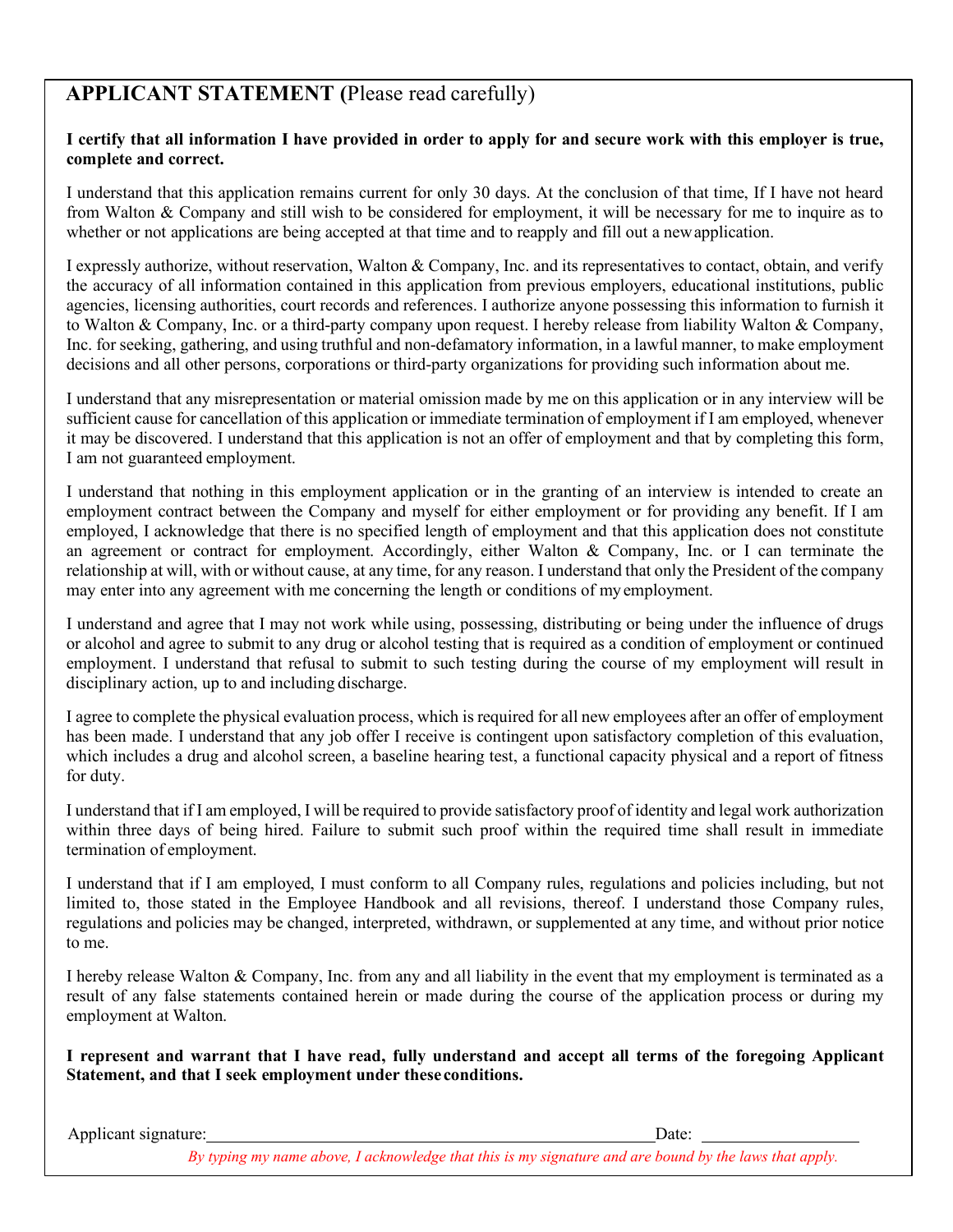| <b>Voluntary Self-Identification of Disability</b>                                                                             |  |                                                    |  |  |
|--------------------------------------------------------------------------------------------------------------------------------|--|----------------------------------------------------|--|--|
| Form CC-305<br>Page 1 of 1                                                                                                     |  | OMB Control Number 1250-0005<br>Expires 05/31/2023 |  |  |
| Name:<br><u> 1989 - Johann Harry Harry Harry Harry Harry Harry Harry Harry Harry Harry Harry Harry Harry Harry Harry Harry</u> |  |                                                    |  |  |
| Employee ID:                                                                                                                   |  |                                                    |  |  |

(if applicable)

#### Why are you being asked to complete this form?

We are a federal contractor or subcontractor required by law to provide equal employment opportunity to qualified people with disabilities. We are also required to measure our progress toward having at least 7% of our workforce be individuals with disabilities. To do this, we must ask applicants and employees if they have a disability or have ever had a disability. Because a person may become disabled at any time, we ask all of our employees to update their information at least every five years.

Identifying yourself as an individual with a disability is voluntary, and we hope that you will choose to do so. Your answer will be maintained confidentially and not be seen by selecting officials or anyone else involved in making personnel decisions. Completing the form will not negatively impact you in any way, regardless of whether you have self-identified in the past. For more information about this form or the equal employment obligations of federal contractors under Section 503 of the Rehabilitation Act, visit the U.S. Department of Labor's Office of Federal Contract Compliance Programs (OFCCP) website at [www.dol.gov/ofccp.](https://www.dol.gov/agencies/ofccp)

#### How do you know if you have a disability?

You are considered to have a disability if you have a physical or mental impairment or medical condition that substantially limits a major life activity, or if you have a history or record of such an impairment or medical condition. *Disabilities include, but are not limited to:*

- Autism
- Autoimmune disorder, for example, lupus, fibromyalgia, rheumatoid arthritis, or HIV/AIDS
- Blind or low vision
- Cancer
- Cardiovascular or heart disease
- Celiac disease
- Cerebral palsy
- Deaf or hard of hearing
- Depression or anxiety
- **Diabetes**
- **Epilepsy**
- Gastrointestinal disorders, for example, Crohn's Disease, or irritable bowel syndrome
- Intellectual disability
- Missing limbs or partially missing limbs
- Nervous system condition for example, migraine headaches, Parkinson's disease, or Multiple sclerosis (MS)
- Psychiatric condition, for example, bipolar disorder, schizophrenia, PTSD, or major depression

#### Please check one of the boxes below:

| Yes, I Have A Disability, Or Have A History/Record Of Having A Disability |
|---------------------------------------------------------------------------|
| No, I Don't Have A Disability, Or A History/Record Of Having A Disability |
| I Don't Wish To Answer                                                    |

PUBLIC BURDEN STATEMENT: According to the Paperwork Reduction Act of 1995 no persons are required to respond to a collection of information unless such collection displays a valid OMB control number. This survey should take about 5 minutes to complete.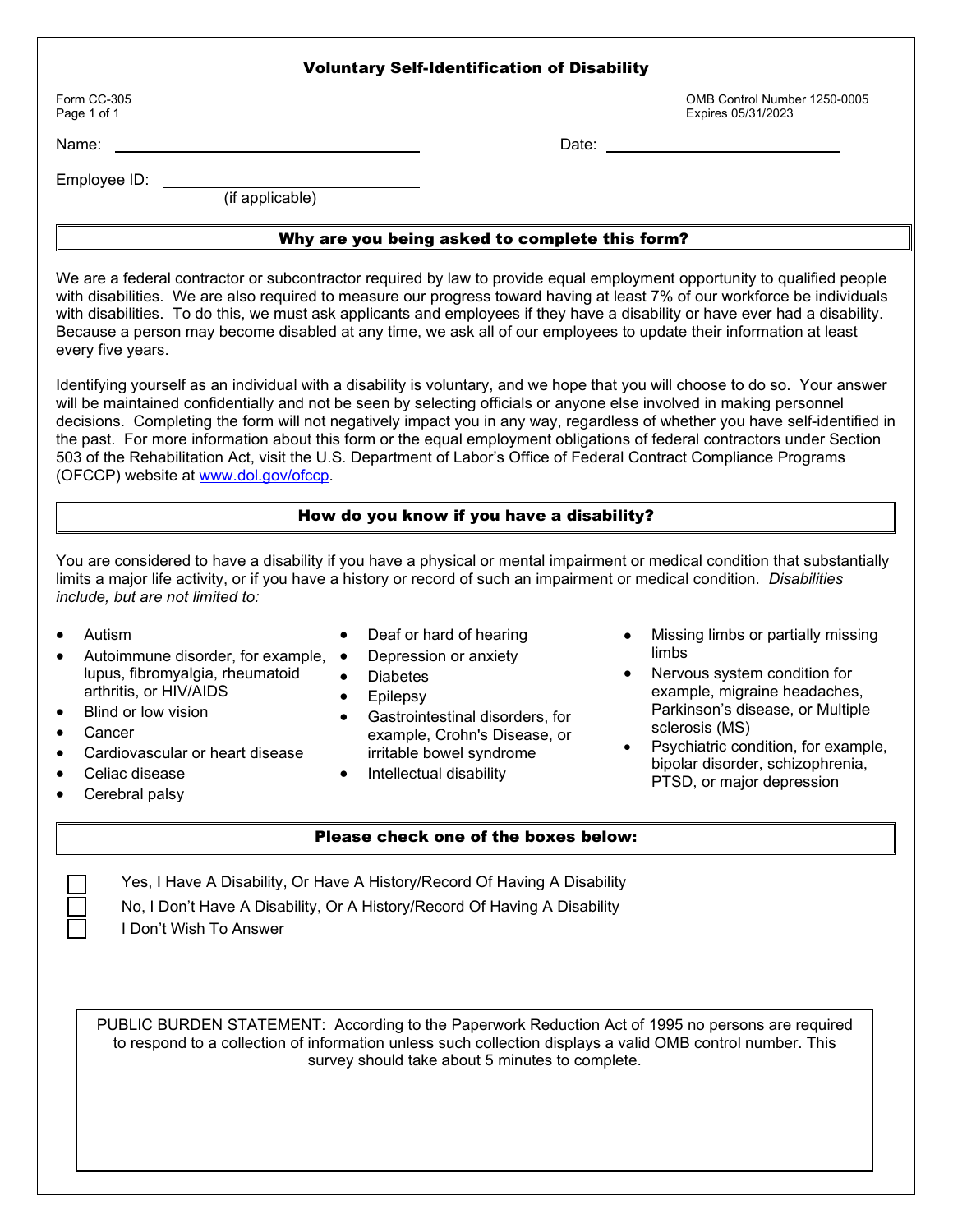### Voluntary VEVRAA Self ID: Pre-Offer

Walton & Company a Government contractor subject to the Vietnam Era Veterans' Readjustment Assistance Act of 1974, as amended by the Jobs for Veterans Act of 2002, 38 U.S.C. 4212 (VEVRAA), which requires Government contractors to take affirmative action to employ and advance in employment: (1) disabled veterans; (2) recently separated veterans; (3) active duty wartime or campaign badge veterans; and (4) Armed Forces service medal veterans. These classifications are defined as follows:

A "disabled veteran" is one of the following: a veteran of the U.S. military, ground, naval or air service who is entitled to compensation (or who but for the receipt of military retired pay would be entitled to compensation) under laws administered by the Secretary of Veterans Affairs; or a person who was discharged or released from active duty because of a service-connected disability.

A "recently separated veteran" means any veteran during the three-year period beginning on the date of such veteran's discharge or release from active duty in the U.S. military, ground, naval, or air service.

An "active duty wartime or campaign badge veteran" means a veteran who served on active duty in the U.S. military, ground, naval or air service during a war, or in a campaign or expedition for which a campaign badge has been authorized under the laws administered by the Department of Defense.

An "Armed forces service medal veteran" means a veteran who, while serving on active duty in the U.S. military, ground, naval or air service, participated in a United States military operation for which an Armed Forces service medal was awarded pursuant to Executive Order 12985.

Protected veterans may have additional rights under USERRA—the Uniformed Services Employment and Reemployment Rights Act. In particular, if you were absent from employment in order to perform service in the uniformed service, you may be entitled to be reemployed by your employer in the position you would have obtained with reasonable certainty if not for the absence due to service. For more information, call the U.S. Department of Labor's Veterans Employment and Training Service (VETS), toll-free, at 1-866-4-USA-DOL.

If you believe you belong to any of the categories of protected veterans listed above, please indicate by checking the appropriate box below. As a Government contractor subject to VEVRAA, we request this information in order to measure the effectiveness of the outreach and positive recruitment efforts we undertake pursuant to VEVRAA.

I IDENTIFY AS ONE OR MORE OF THE CLASSIFICATIONS OF PROTECTED VETERAN LISTED ABOVE

I AM NOT A PROTECTED VETERAN

Name: \_\_\_\_\_\_\_\_\_\_\_\_\_\_\_\_\_\_\_\_\_\_\_\_\_\_\_\_\_\_\_\_\_\_\_\_\_\_\_\_\_\_\_\_ Date: \_\_\_\_\_\_\_\_\_\_\_\_\_\_\_\_\_\_\_\_